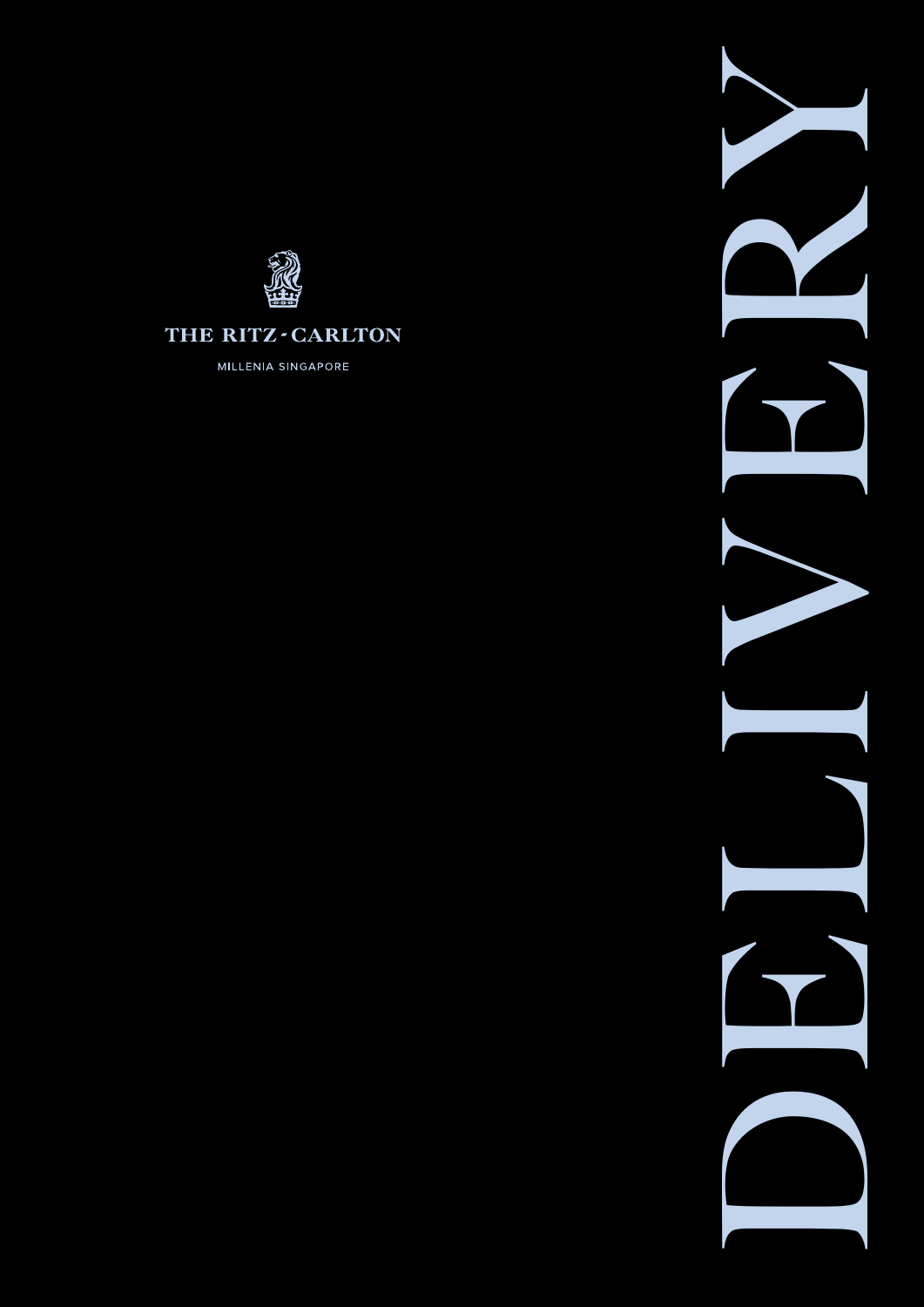# THE RITZ-CARLTON DELIVERED

The Ritz-Carlton, Millenia Singapore offers fuss-free home or office delivery, and gifting options from its award-winning Colony restaurant, the one MICHELIN star Summer Pavilion, and Republic.

Enjoy your favourite dishes from our signature restaurants in the comforts of home or the office, connect virtually with others over our handcrafted bento sets, or simply gift some love to family and friends.

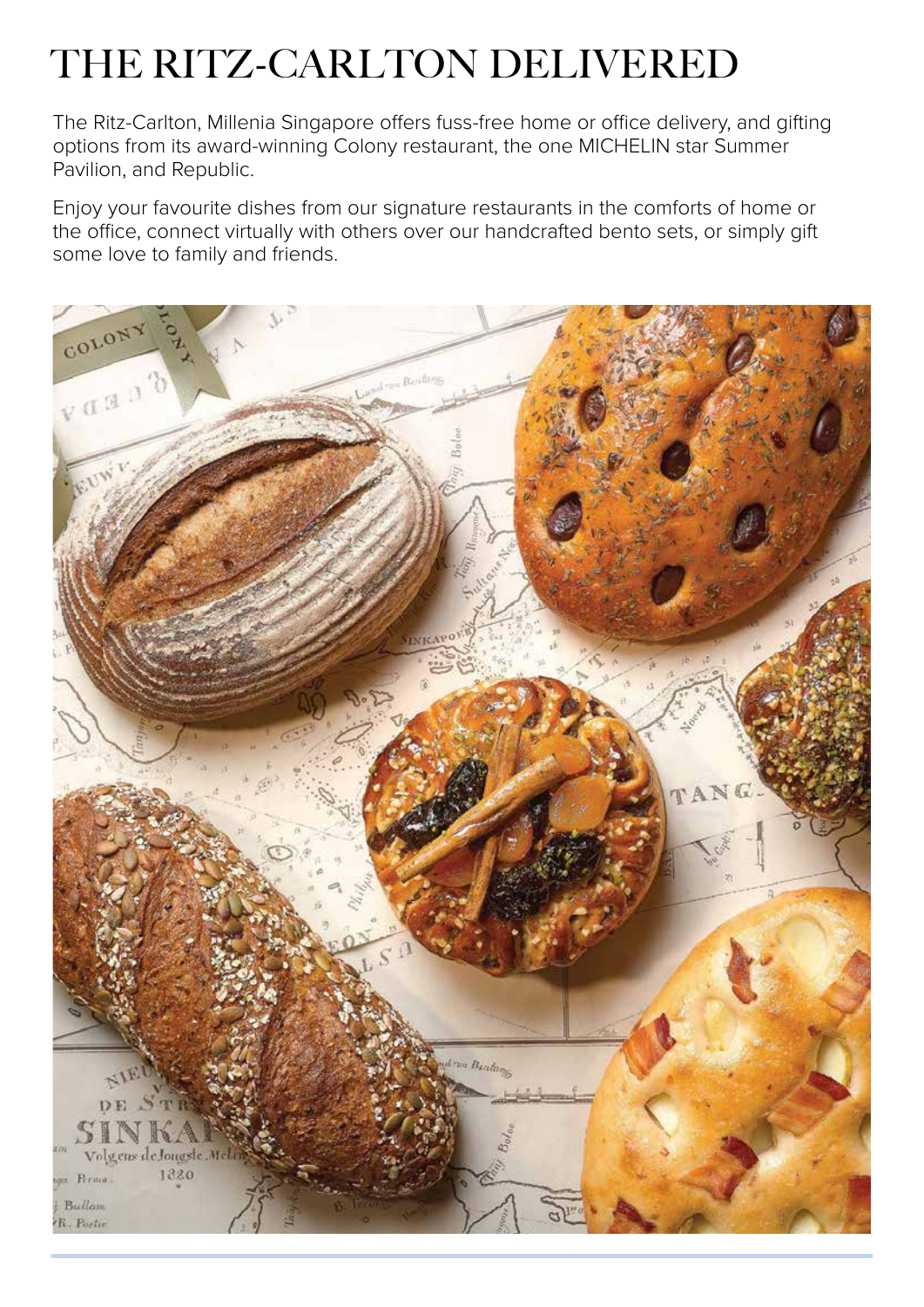### BENTO BOXES FOR VIRTUAL CORPORATE/HYBRID EVENTS

#### **From SGD 65 per person#**

A minimum booking for 20 guests is required.

Connect virtually for meetings or social events and savour curated bento boxes handcrafted by chefs from The Ritz-Carlton, Millenia Singapore.

Packages range from simple coffee break items to a more extensive three-course Western set dinner, and include complimentary delivery to one location.\*

For enquiries, please email **[rc.sinrz.catering@ritzcarlton.com](mailto:rc.sinrz.catering@ritzcarlton.com)** or call **65.6434.5282**.

#Price is subject to prevailing service charge, goods and services tax. \*Deliveries to multiple locations can be arranged at an additional surcharge.



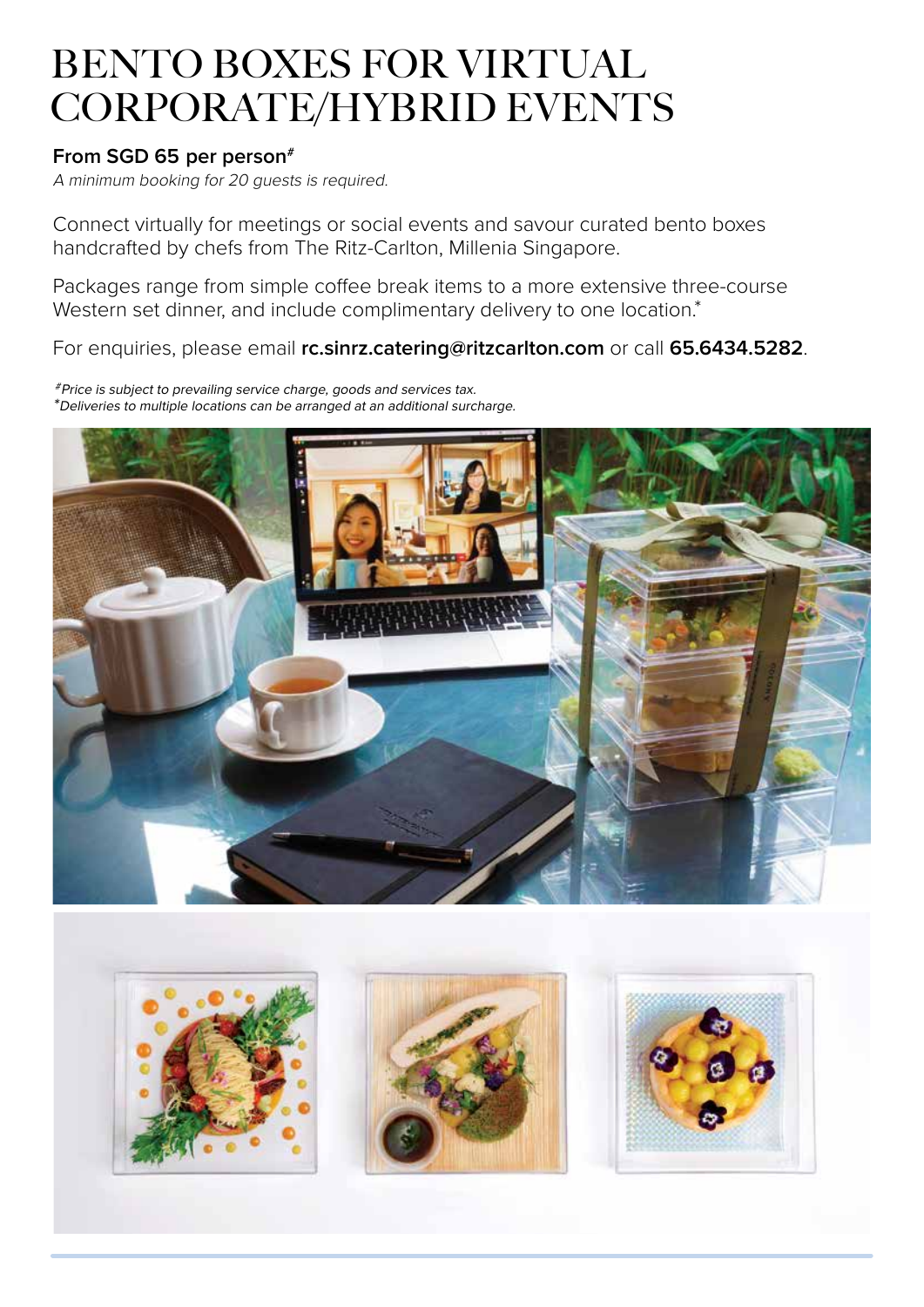### ONE MICHELIN STAR MEALS BY SUMMER PAVILION

SUMMER PAVILION 夏茄

Have authentic Cantonese cuisine from the one MICHELIN star Summer Pavilion delivered right to your doorstep. Savour our signature dishes such the poached rice with Canadian lobster and marinated smoked whole duck with Chinese tea leaves in the comforts of home. A selection of exquisite wines and specialty teas from Tea Bone Zen Mind are available to complement your meal.

#### **[ORDER ONLINE](https://summerpavilion.oddle.me/en_SG/)**



### EST SELLERS



Prices are inclusive of goods and services tax.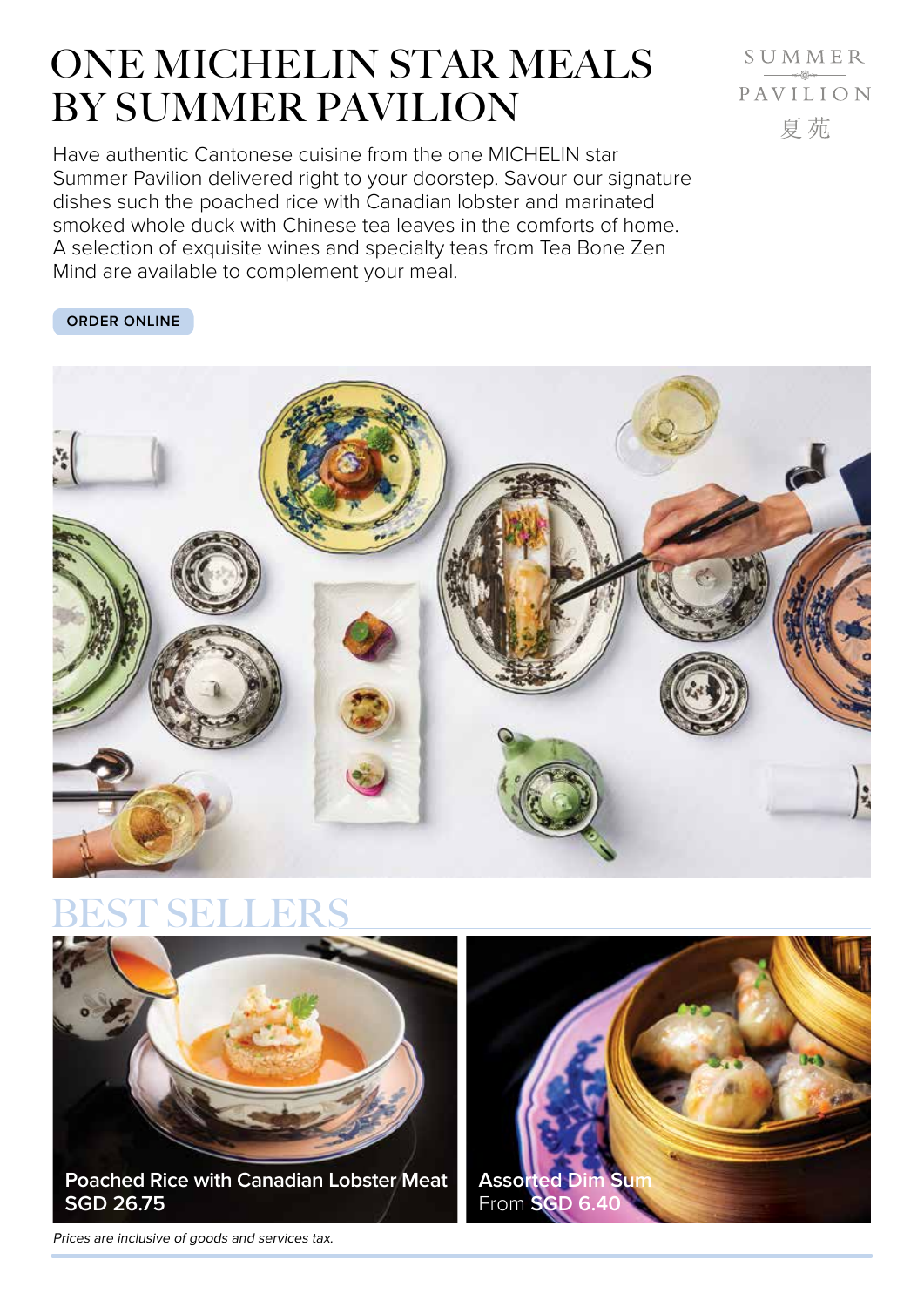<u> I<del>. ang mga katalong nasa</del>-</u>

## YOUR FAVOURITE SETS FROM COLONY

#### **[ORDER ONLINE](https://colonybakery.oddle.me/en_SG/)**

#### **Weekend Brunch Set for Two SGD 298**

Only available on Saturdays and Sundays from 11 a.m. to 6 p.m. An advanced order of 24 hours is required.

Toast to the weekend with an Aperol Spritz cocktail and Champagne, alongside dishes from Colony's popular Sunday Vintage Champagne Brunch such as lobster thermidor, pan-fried foie gras brioche, prawn eggs benedict and charcoal grilled rib-eye steak.

#### **"The Journey" Afternoon Tea Set for Two SGD 80**

Relish in sweet and savoury afternoon tea delights which include scones with clotted cream, and a delectable assortment of finger sandwiches and miniature desserts.

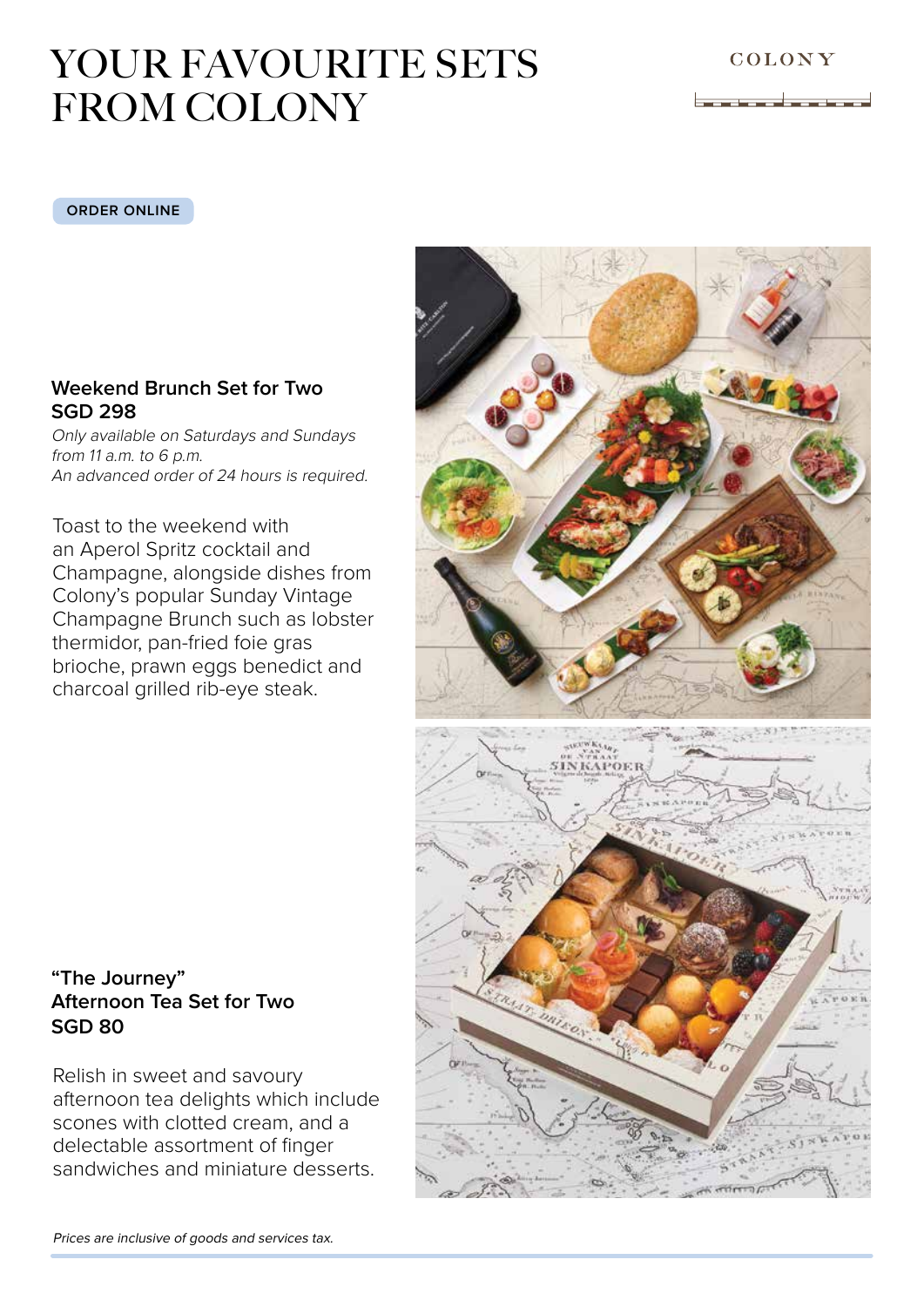#### COLONY

## CELEBRATIONS & GIFTS BY COLONY BAKERY

Colony Bakery offers an assortment of freshly baked breads as well as a delightful spread of pastries, chocolates, handcrafted cakes and seasonal goodies - perfect for takeaway, home celebrations or gifting.

For bulk purchase, please email **[rc.sinrz.bakery@ritzcarlton.com](mailto:rc.sinrz.bakery@ritzcarlton.com)** or call **65.6434.5288** 

#### **[ORDER ONLINE](https://colonybakery.oddle.me/en_SG/)**

# **RTISANAL CAKES**



## A M PI



## **SGD 78**





# **SWEETS**



Prices are inclusive of goods and services tax.



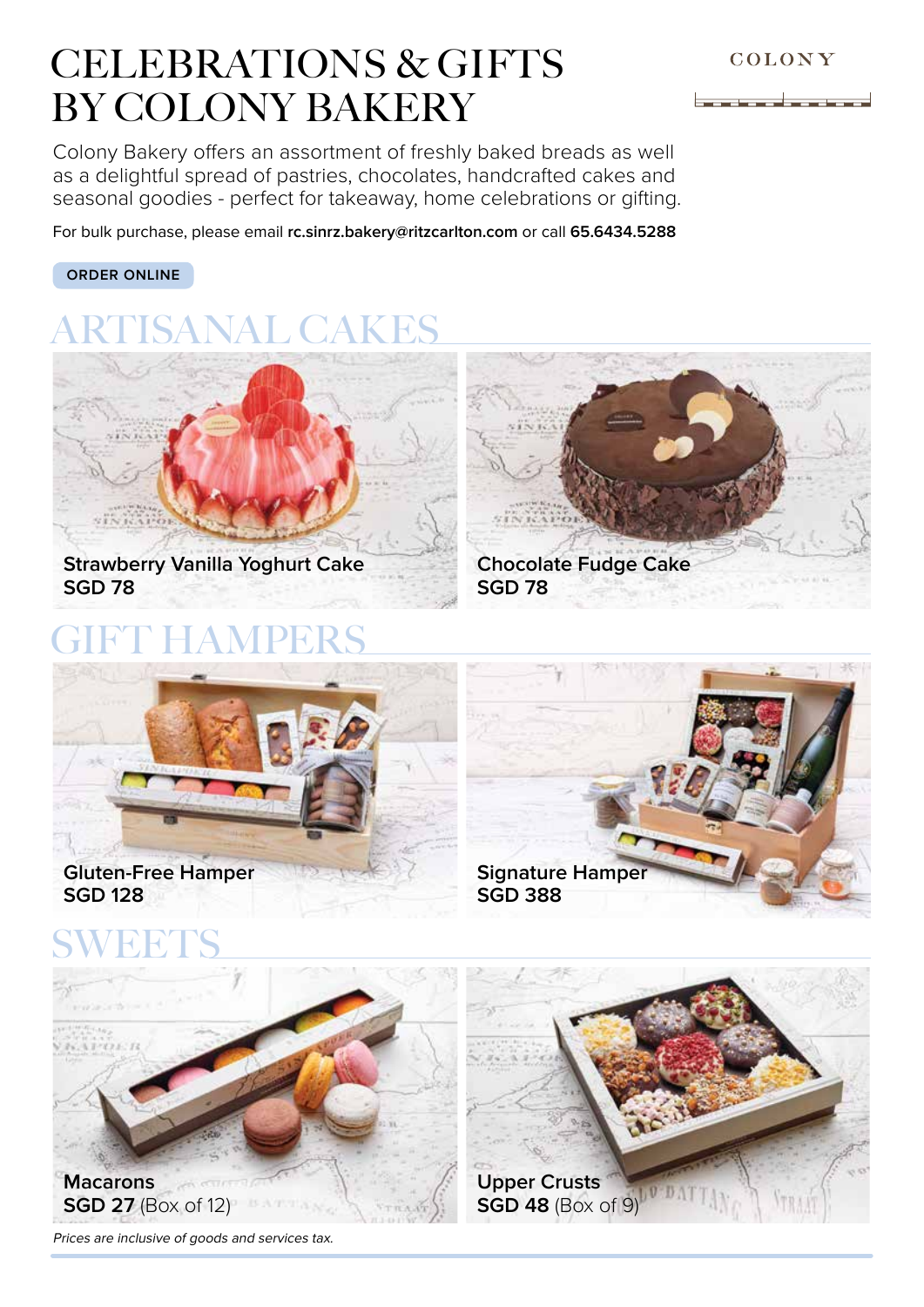# REPUBLIC

Savour artisanal chocolates and handcrafted miniature cakes from Republic. Our three types of specialty N25 caviar will add a touch of indulgence to your home parties.



**[ORDER ONLINE](https://colonybakery.oddle.me/en_SG/)** 







Prices are inclusive of goods and services tax.



**Chardon Liqueurs SGD 4** per piece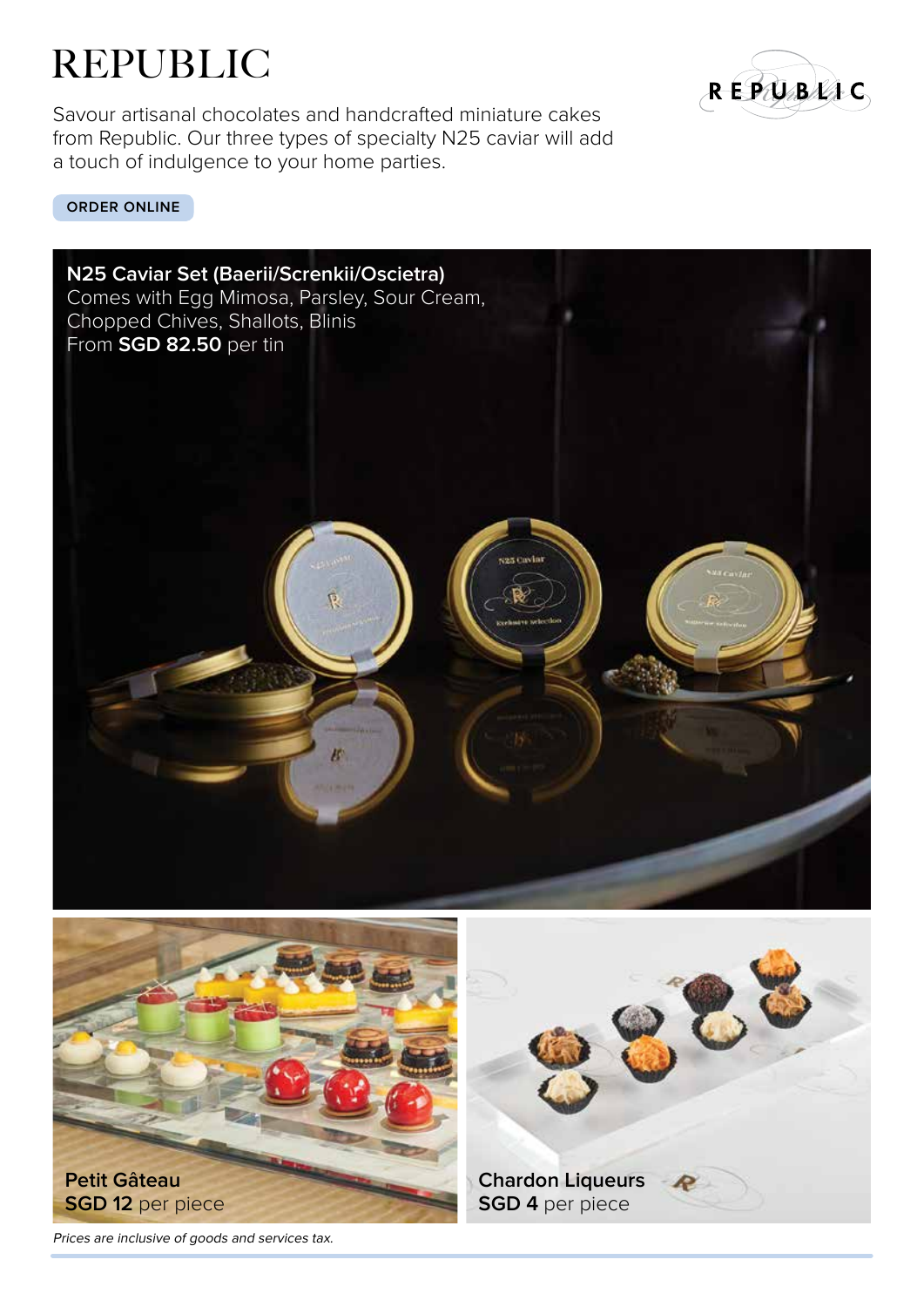# BESPOKE HOTEL MONOPOLY GAME

#### **SGD 68**

Gather family and friends to enjoy a few rounds of the world's most loved family board game!

This exclusive bespoke edition of Monopoly features three customised tokens; the iconic Ritz-Carlton lion and crown emblem, a suitcase, and a Formula One™ racing car. Play the game and learn about Singapore's prominent landmarks and visitor attractions, as well as the unique guest experiences available within The Ritz-Carlton, Millenia Singapore. Watch the video [here](https://www.youtube.com/watch?v=6-SkRXTXjrQ).

#### **[ORDER ONLINE](https://colonybakery.oddle.me/en_SG/)**





Price is inclusive of goods and services tax.